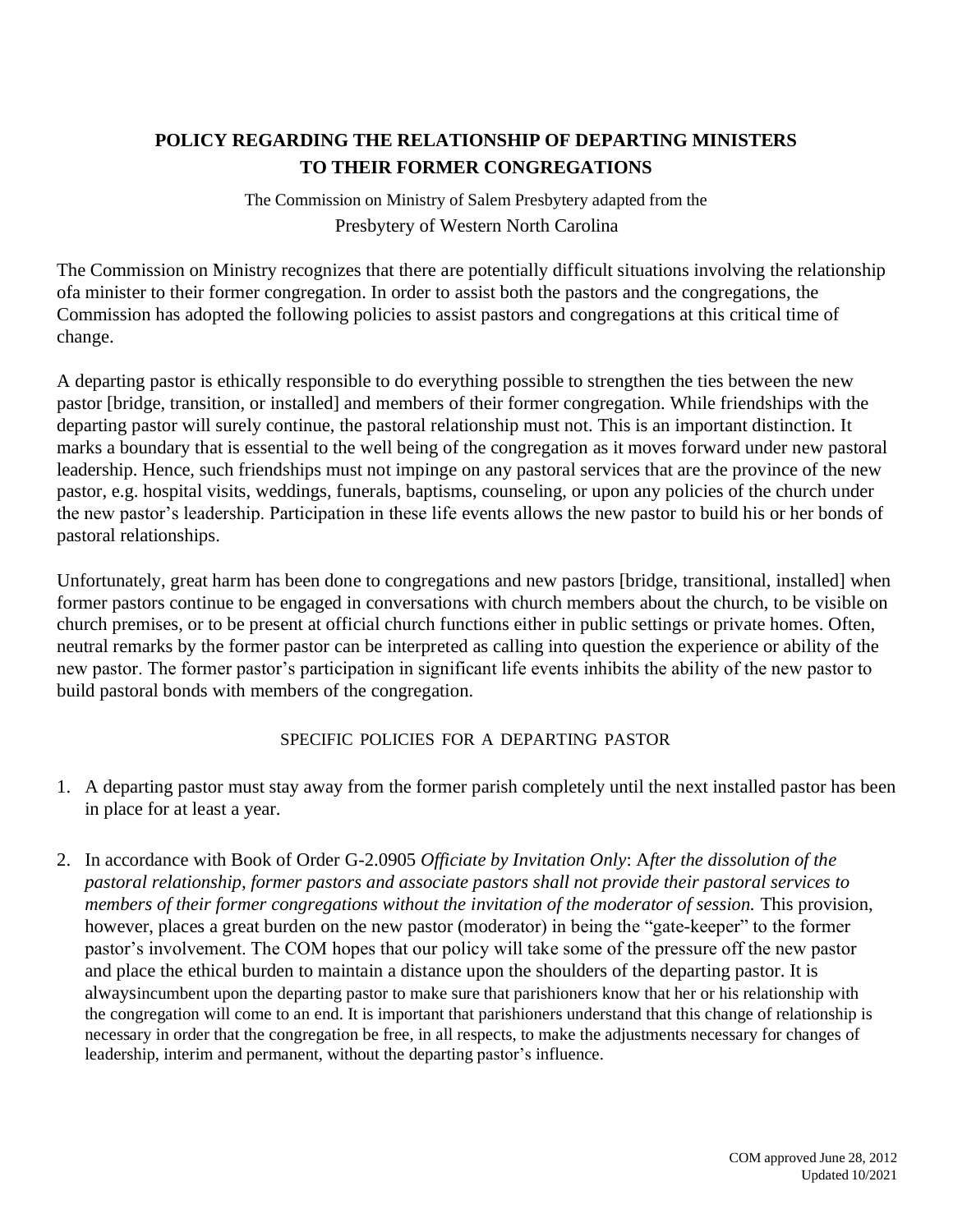- 3. While it is preferred that the spouse and other family members leave the church with the departing pastor, there may be circumstances which allow exceptions and lead to the family remaining as participants in the congregation formerly led by the departing pastor. Some examples of this are the presence of only one Presbyterian church in the community where the family continues to live, the spouse remaining in place for some event to resolve (end of school year, career decisions, selling house, etc.), the spouse being the injured party in the removal of the pastor, and other less than ordinary situations (e.g. situations in which the spouse of the pastor remains as an employee of the church after the retirement or departure of the pastor – a very complex issue which usually requires outside intervention to resolve. Refer to "Salem Advisory Guidelines on Dual Relationships") As outlined in other sections of this document with regard to pastoral contacts, the family will endeavor to be circumspect with regard to the naturally occurring changes. The Commission on Ministry will keep informed on the well-being of the church. In the event there are problems caused by either the departing pastor through the family or the family members themselves, COM will step in to resolve the issues.
- 4. It is not ordinarily appropriate to continue contact on any social media. This will involve un-friending/ hiding people on Facebook, not following on Twitter and/or deleting contacts. For example, automatic birthday wishes should cease, as things like this remind individuals about the wonderful pastor that left and their pastoral relationship. It will require extreme discipline to resist even the most innocent interactions.
- 5. When former pastors live in the same community -- either following retirement or in the case of a change of vocation/calling -- the potential for tension is greatly increased. The constant presence can unintentionally be a misleading reminder of a pastoral relationship that no longer exists. It increases the temptation to live in the past, or to bring issues and complaints to the former pastor. Therefore, special guidelines need to be established.
	- A. The former pastor living in the same community as the church should decline pastoral leadership in any funerals, baptisms, counseling, weddings, etc., of their former parish. While this will be difficult, the departing pastor performs a much-needed pastoral service by encouraging and enabling church members to establish a pastoral bond with the new pastor through these life transitions. By declining such invitations firmly the former pastor clarifies that he/she is no longer that person's pastor and gives that person the opportunity to accept the pastoral care of the new pastor. Remember that if participation in official services is extended to some, it will be hurtful to those whose requests are refused.
	- B. There will be no visitation or contact with congregational members which could be interpreted in any way as pastoral. Any such visit "as a friend" should follow, not precede the visitation of the new pastor.
	- C. It is strongly recommended that the former pastor and their family become active in the work and worship of another congregation. Remaining in the same congregation can lead to tensions and difficulties which no one intends, but which nevertheless cannot be avoided. If there are no options for other church membership and participation, COM should be consulted.
	- D. It is permissible to accept an invitation from the new installed pastor to participate and /or assist in some special event or program in the former parish after the new pastor has been present for at least one year.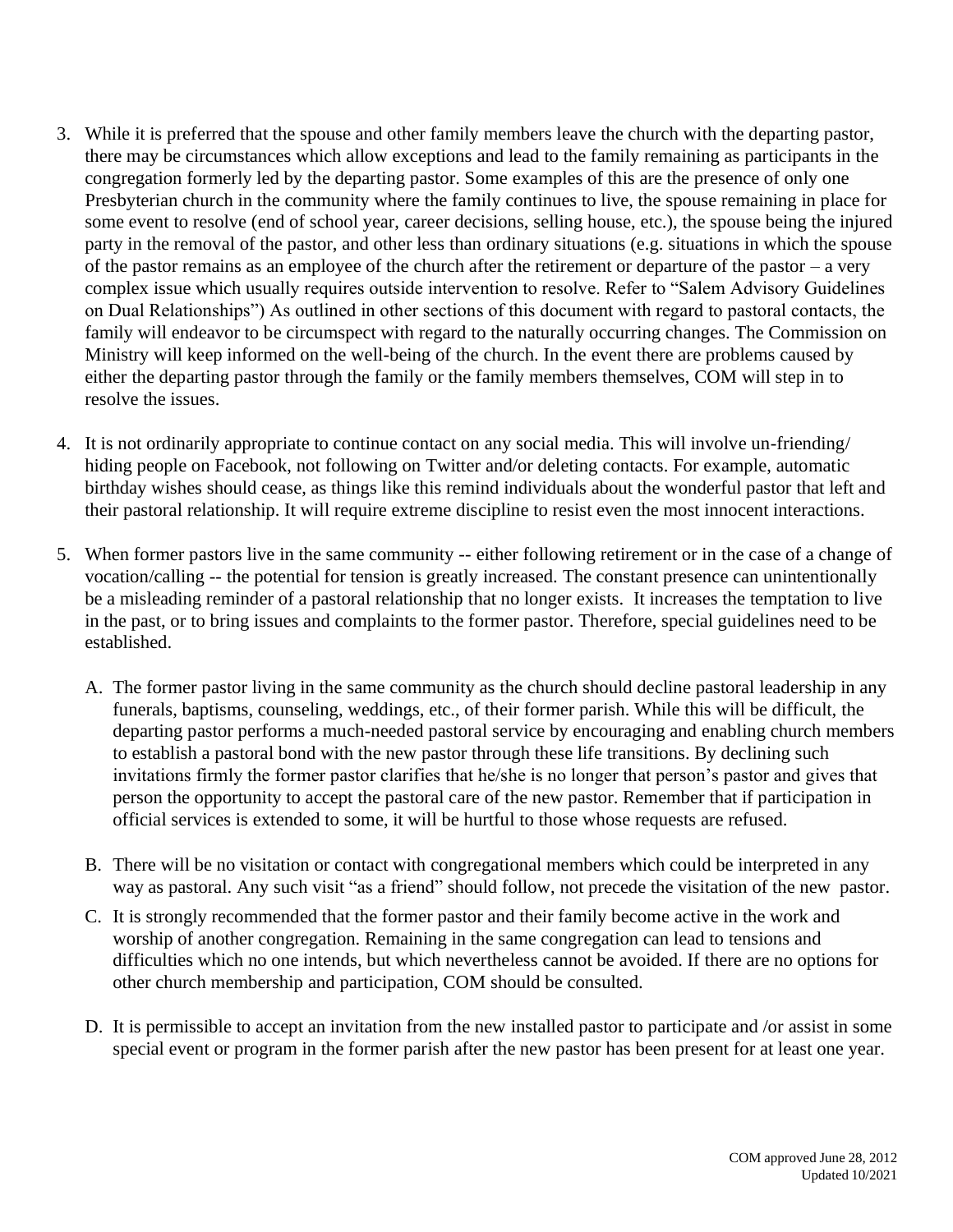- E. When the previous pastor happens to encounter former parishioners, their response should indicate that although church members and the church continue to be prayed for, it is not appropriate to talk about things happening in the church. They must be reminded that they have a new pastor and that their previous pastor no longer serves in that role.
- 6. Representatives of the Commission on Ministry shall review this policy statement with both the pastor who is leaving/retiring and with the Session prior to the pastor leaving. The departing pastor, session and all program and support staff will be asked to sign the covenant which should be shared with the congregation. A pastoral letter written by the Clerk of the Session regarding this policy and a copy of the covenant should be shared with the congregation at the time of the departing pastors leaving and the new pastor's arrival.

# **A COVENANT FOR OUR FUTURE**

*An Understanding About the Future Relationship Between the Church and the Departing Pastor*

The intention of this covenant is to act as a reminder of the importance of the relationship between pastor and congregation. To ensure a healthy transition from the current called pastor to a bridge pastor, a transitional pastor, and then to the new installed pastor, the congregation and departing pastor must exercise great self-restraint in order to allow time for the congregation to reflect on past ministry, dream about future ministries and allow for a relationship with future pastors to flourish. How pastors and congregations say "Goodbye" is just as important as how they say "Hello" and "Welcome." So we all - pastors, congregational leaders and members - need to model for one another healthy boundaries as our roles and responsibilities change. To effectively and graciously maintain such boundaries requires clarity and positive support of one another.

A departing pastor is ethically responsible to do everything possible to strengthen the ties between the new pastor and members of their former congregation. There are complexities that can and will influence the nature of this particular pastoral transition.

The purpose of this covenant is to be forthright in our commitment to create space for all involved to grieve, reflect and dream. It affirms agreement with Salem Presbytery's Policy Regarding the Relationship of Ministers to Their Former Congregations.

### **WITH <sup>A</sup> POSTURE OF GRACE, UNDERSTANDING AND TRUSTING IN THE**

### **GUIDANCE OF THE HOLY SPIRIT . . .**

*We all covenant to . . .*

- Hold one another in prayer.
- Refrain from all intentional interaction online or in person during the transitional period and until at least one year after the installation of a new installed pastor, including online commenting, texting, phone calls, etc.
- Eliminate all social media connections and contacts that maintain a formal pastoral relationship that has been dissolved. Any social media contacts relating to normal friendships should be exercised with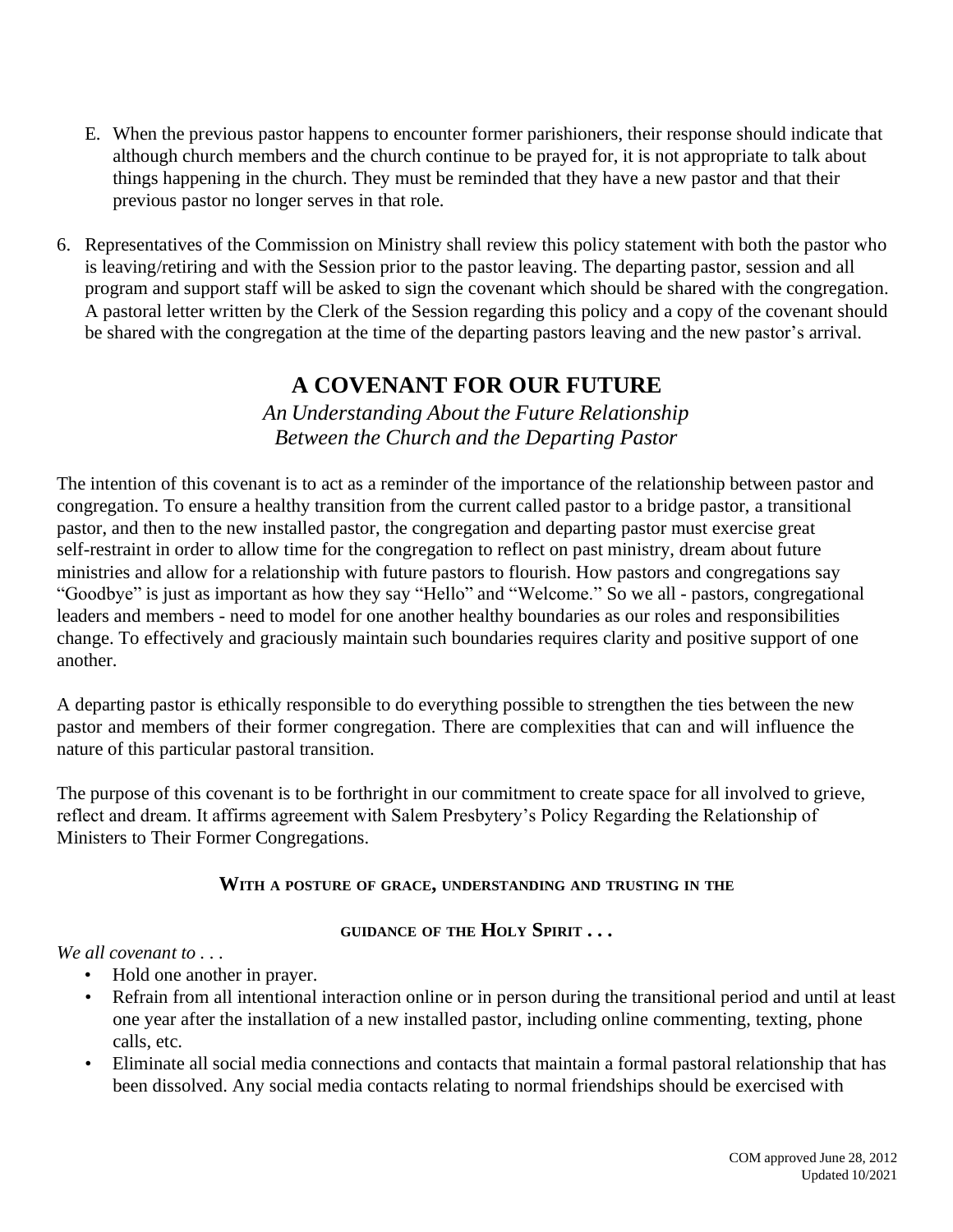extreme caution not to violate any boundaries regarding discussion of the church and new pastor.

*The Session covenants to . . .*

- Pray for the emotional and spiritual well-being of the departing pastor as they accept a new Call.
- No longer approach the departing pastor or the departing pastor's family regarding issues of pastoral care, congregational life or future pastoral leadership.
- Welcome and embrace new pastoral leadership and joyfully engage in a process of discerning God's calling for their future
- Allow those in the congregation who are feeling a sense of loss to have adequate time to grieve the end of the departing pastor's time with the church.
- .• Emphasize this commitment with members of the congregation.

*The Departing Pastor covenants to . . .*

- Pray for the emotional and spiritual well-being of the congregation as individuals and as the gathered community.
- Allow time to grieve the end of a pastoral and congregational relationship.
- Seek out a new worshiping home and fully participate in the life of the larger church.
- Bear the primary responsibility for maintaining healthy boundaries, refraining from and discouraging any interactions regarding issues of pastoral care, congregational life or future pastoral leadership.

### Social Media Challenge

Obviously, as churches go through these social media enriched transitions, each person will need to decide how much he/she needs to be cut off from "exposure" to the activities of the departing pastor or the congregation. For some, this will require unfriending/hiding people on Facebook, "unfollowing" on Twitter and/or deleting contacts, but for most it will simply require extreme discipline to resist even the most innocent of interactions. We must not underestimate the power of the relationship between pastor and congregation. Time must be given for the relationship of the departing minister to lie fallow to allow the development of a relationship with the new pastor. This tension has always existed for random face-to-face interactions after a pastor leaves; social media has only heightened the frequency that these interactions might take place. The "line" over which we must not cross when it comes to pastoral transitions is wide and gray thanks to the expansive nature of social media.

*Consequently, the departing pastor agrees to*:

- 1. Communicate to the entire congregation, friends of the church, and staff so it is clear that although the departing pastor has greatly valued their friendships, the pastor desires and has covenanted to not be in communication regarding the congregation, its life, any pastoral care or discussion of future leadership, congregational issues or events. After departing a congregation, no conversations with former members should involve discussion/evaluation of the church, its status, or the new pastor.
- 2. Remove themselves from communication lists, groups, etc., on e-mail, Google, Yahoo, Facebook,